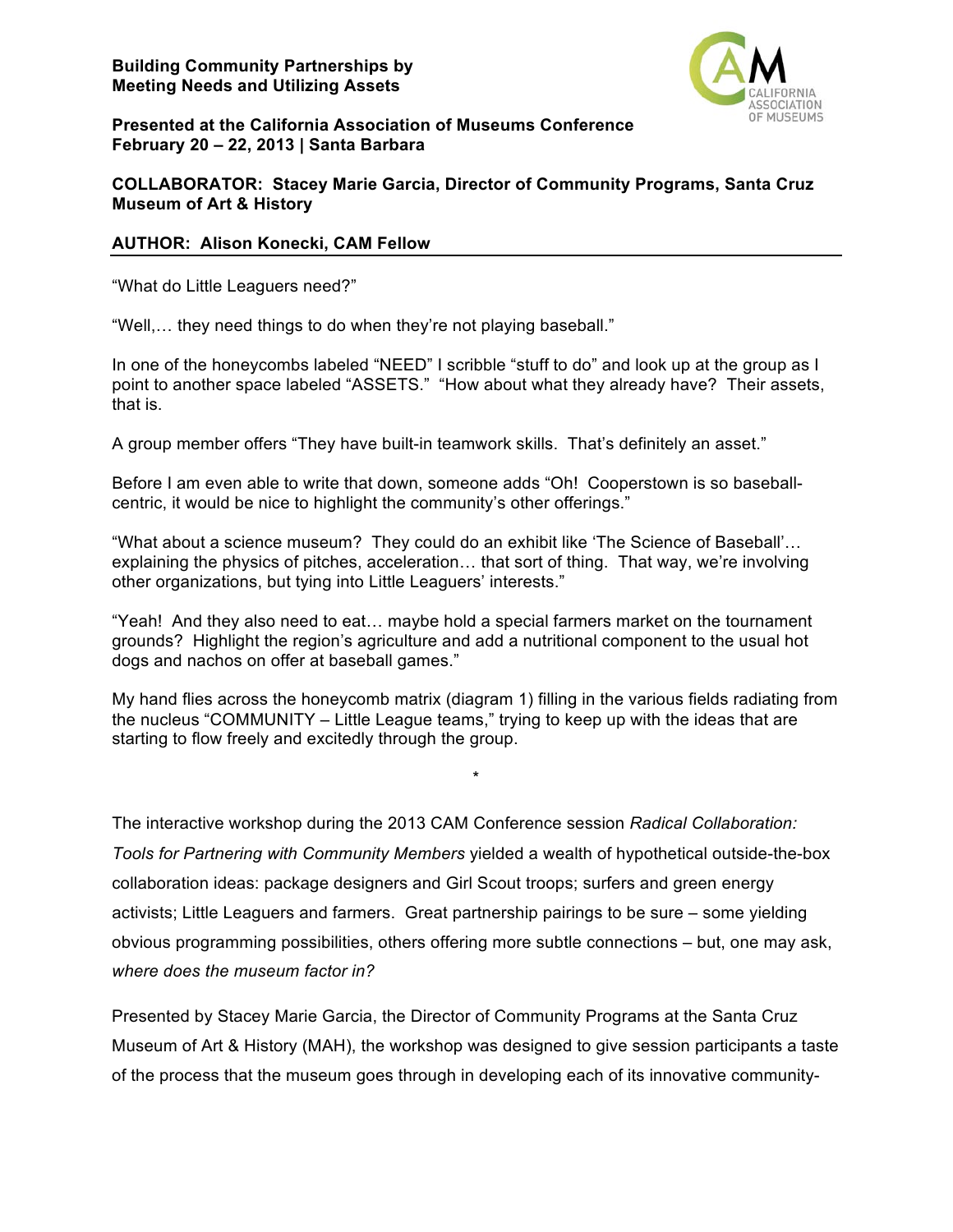based programs. However, more significant than the step-by-step "how-to" guidelines $1$ discussed in the session was Stacey's explanation of the museum's core philosophy driving such collaborations – to "…represent and serve the diverse, talented and multifaceted communities in Santa Cruz County based on their needs, assets and interests."<sup>2</sup> For MAH, this means pushing beyond traditional broad-stroke notions of communities to get at the heart of what really defines a particular community (think interests rather than ethnicity or age), and then working with those communities to develop programming that encourages "bonding within preexisting social groups and bridging between groups and individuals who might not usually interact." 3

The crux of this philosophy – the museum not creating programming so much as facilitating it – is what led workshop participants to the somewhat unconventional partnership pairings. By reversing the traditional trajectory of museum programming (in-house development that is then packaged to "fit" one community or the other) in favor of first assessing the needs and assets of a community, ideas were not limited by institutional parameters. What mattered was not the museum's agenda, but the community's (and the near-infinite sub-communities therein).

Having approached programming at MAH in this manner for two years, partnering with approximately 1,500 collaborators in the process, Stacey has seen the tremendous effect that these programs have had on both the museum and the communities with which it has partnered. Detailed below are two examples of these partnerships – the needs and assets that each sought to address, the program(s) that resulted, and the ripple effects that those programs spurred in both the museum and collaborating community.

# **MAH and the Resource Center for Nonviolence**

<u> 1989 - Jan Stein Stein, fransk politiker (d. 1989)</u>

<sup>&</sup>lt;sup>1</sup> These detailed guidelines are available at http://museumtwo.blogspot.com/2013/02/guest-post-radicalcollaboration-tools.html, and provide a wealth of information on best practices and tips for avoiding the potential pitfalls that can arise with such an externally-focused programming strategy.

<sup>2</sup> "Our Event Philosophy." *Santa Cruz Museum of Art & History*. http://www.santacruzmah.org/whatson/our-event-philosophy/. April 6, 2013.

<sup>3</sup> "Our Event Philosophy." *Santa Cruz Museum of Art & History*. http://www.santacruzmah.org/whatson/our-event-philosophy/. April 6, 2013.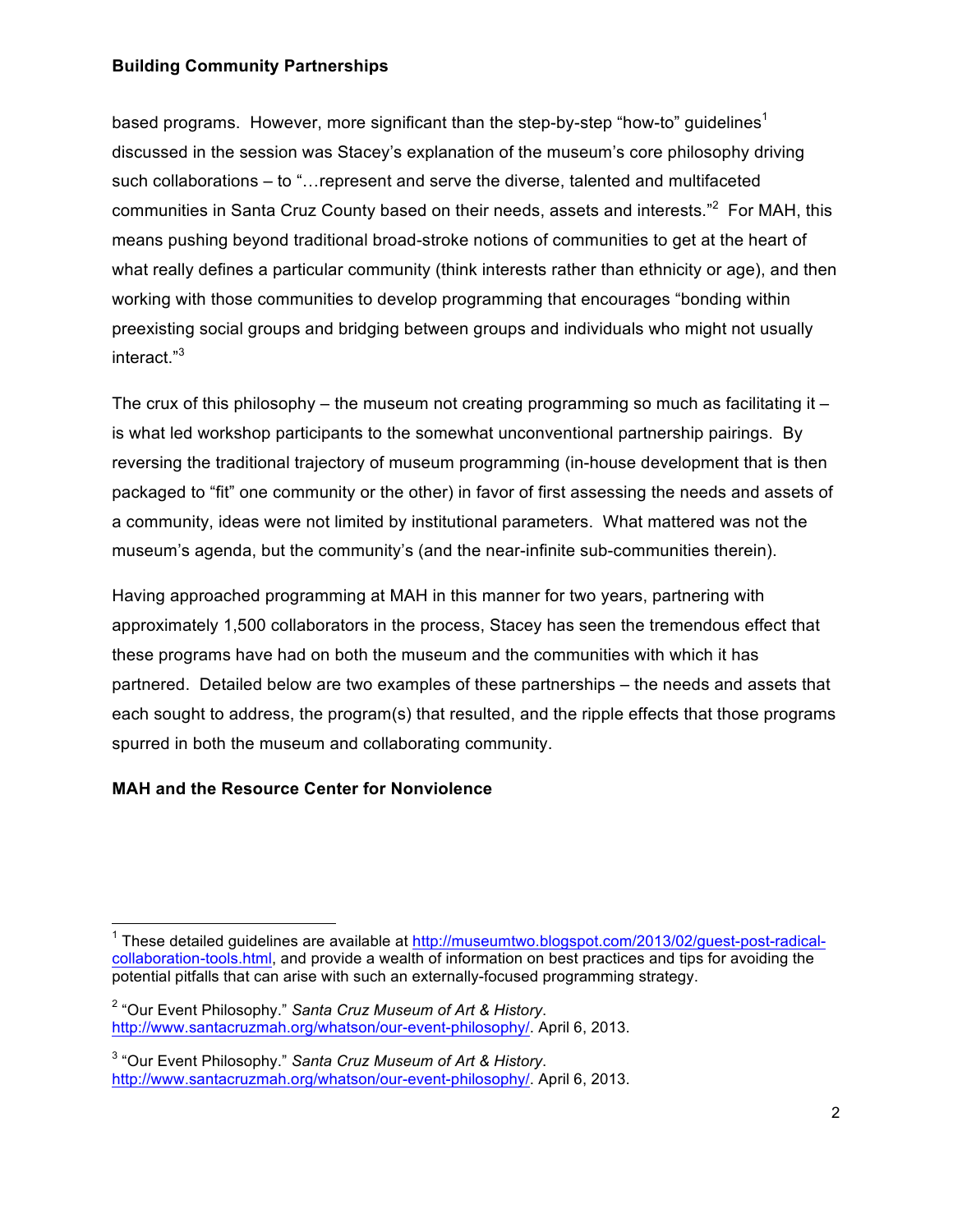

Photo Caption: First Friday October 2012 with Resource Center for Nonviolence; Image courtesy: **Santa Cruz Museum of Art & History**

<u> 1989 - Jan Stein Stein, fransk politiker (d. 1989)</u>

In 2012, the Resource Center for Nonviolence (RCNV) in Santa Cruz relocated to a new space while in the midst of a program assessment in which they were seeking increased community input into the development of their projects. Needing to spread the word about their new space and project approach with the wider Santa Cruz community, the RCNV reached out to MAH to inquire about partnership opportunities. However, the benefit of the partnership was not onesided. Although RCNV needed MAH's volume and diversity of visitors, RCNV carried assets attractive to MAH as well. RCNV was incredibly talented and knowledgeable about activating social change at a grassroots level within the local Santa Cruz community – a knowledge set that MAH was eager to tap in to.

With museum visitors regularly numbering from 1,000 – 2,000 for their First Friday<sup>4</sup> programs, the monthly event was seen as an ideal occasion to raise awareness of RCNV's work through a programming partnership. Meeting frequently to plan activities that would create a participatory experience highlighting social issues and demonstrating how art could be used as a medium for social change (goals identified by RCNV and MAH, respectively), the two organizations developed three programs:

 $4$  First Fridav is an independent Santa Cruz-wide event the first Friday of each month that features a variety of programming at cultural venues throughout the city. For more information, visit: http://firstfridaysantacruz.com/.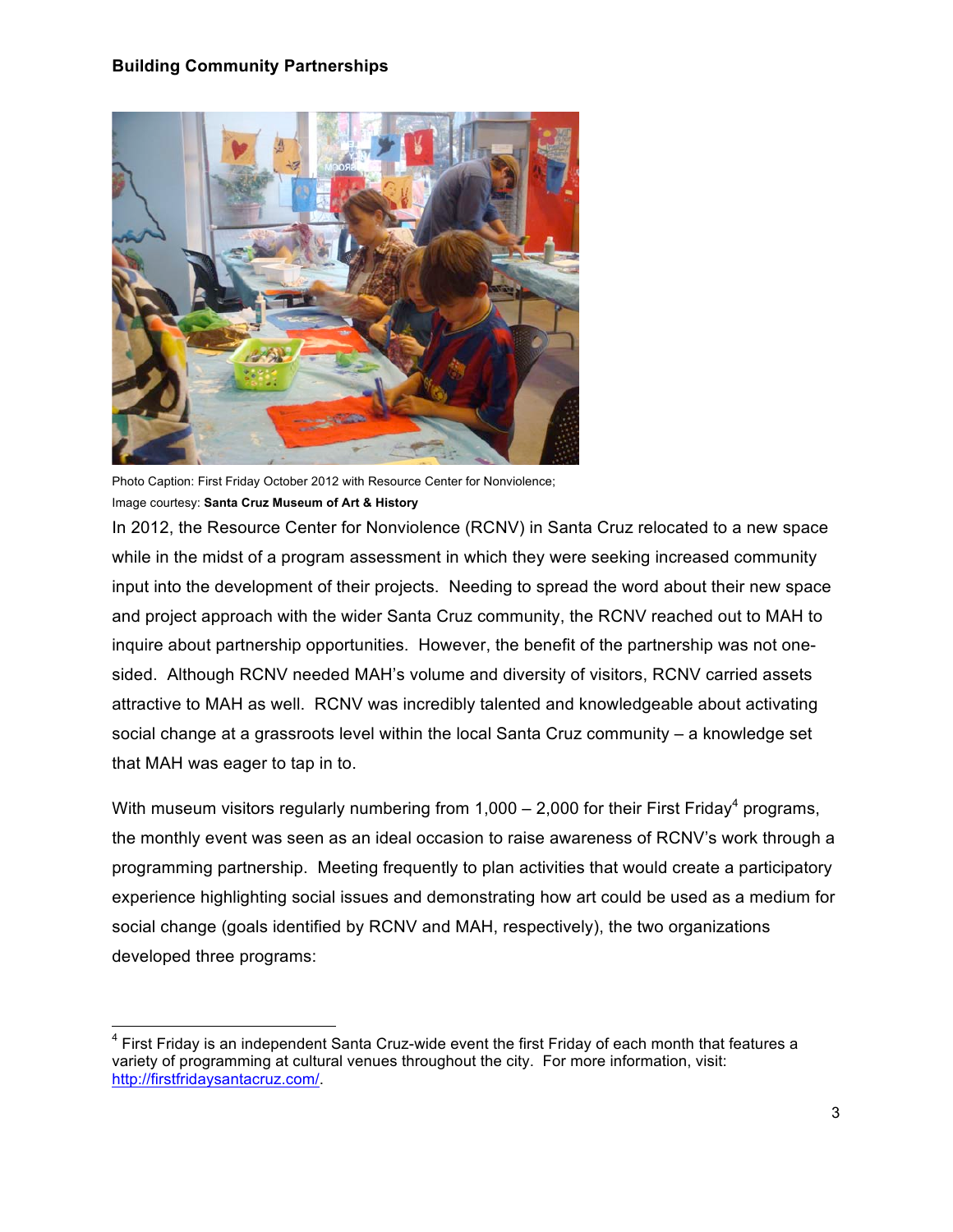- 1.) Creating community peace flags with fabric, markers, and stencils of imagery that symbolized peace. This allowed participants to creatively and actively reflect on their personal understanding of peace.
- 2.) Contributing quotes, words, and ideas related to nonviolence on color-coded Post-its that were then laid on top of a mural of Martin Luther King Jr. This fostered a collaborative way for participants to share and explore different methods of nonviolent communication.
- 3.) A series of stories with corresponding clear glass jars in which participants placed strips of paper in colors representing various spectrums of violence and nonviolence that they believed were reflected in the stories. This not only presented a safe environment in which to explore sensitive issues (RCNV staff was on hand to facilitate discussions as well), but enabled participants to think critically about these issues, and see how their community responded.

These activities, since they were devised through equal participation of MAH and RCNV, resulted in a successful meeting of needs and utilization of assets between the two organizations. RCNV was able to connect to and share their work promoting peace and justice with a broader community, and MAH was able to highlight the role of creativity in bringing about social change, providing an opportunity for bridging participants from diverse backgrounds through active engagement in program activities. The success of the programming partnership led to continued collaboration between the organizations, with MAH working closely with individuals from RCNV to develop the museum's new teen program and future museum events.

**MAH and Book Arts Santa Cruz**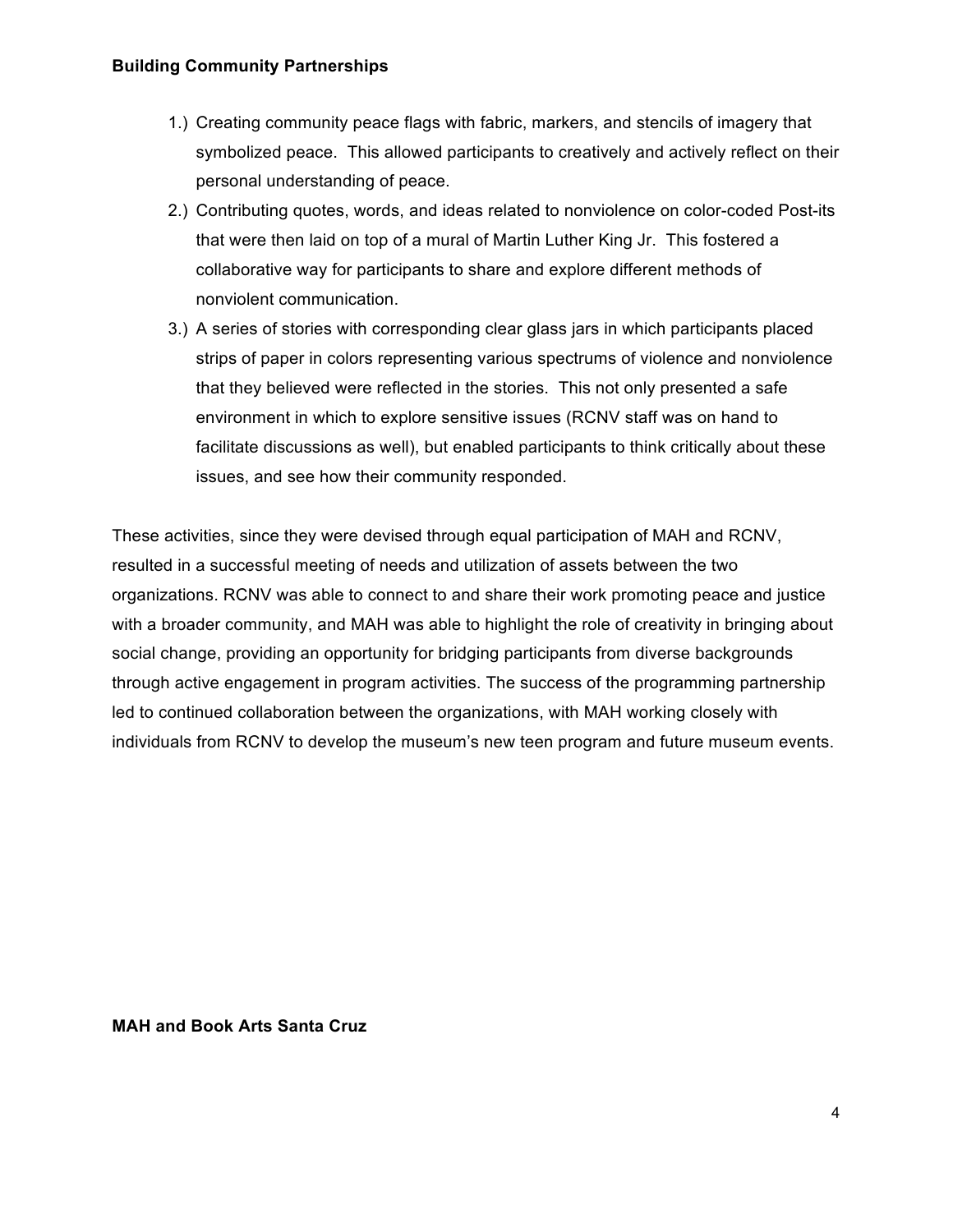

Photo Captions: 3<sup>rd</sup> Friday January 2012 with Book Arts Santa Cruz; Image courtesy: the **Santa Cruz Museum of Art & History**

<u> 1989 - Jan Stein Stein, fransk politiker (d. 1989)</u>

Book Arts Santa Cruz (BASC) was an organization filled with talented, creative artists. Unfortunately, its presence did not extend much beyond its own membership. When MAH began receiving feedback from visitors expressing a desire for access to activities such as printmaking and papermaking, BASC emerged as a great potential partner. In particular, the museum was interested in partnering with BASC for its  $3<sup>rd</sup>$  Friday programming, which, as Stacey explained, draws a smaller crowd (usually around 300 visitors), and is "focused on creating an engaging, interactive, hands-on experience through informal drop-in workshops and participatory demonstrations." In addition to the exposure that the museum could offer BASC through a  $3<sup>rd</sup>$  Friday event partnership, MAH's considerable experience working collaboratively with artists to guide their skill sharing with the community was of tremendous benefit to participating BASC artists.

The event that grew out of MAH's collaboration with BASC<sup>5</sup> was the 3<sup>rd</sup> Friday event *Poetry and Book Arts Extravaganza*, which took place January 2012, and featured many participatory activities including papermaking, marbling, book binding, book stitching, encaustics, and

<sup>&</sup>lt;sup>5</sup> Although this case study only examines one community partner per event, it is important to note that MAH's programming is often the result of collaborations with several organizations and individual community members. In this way, each event offers visitors a means of comprehensive engagement with a topic or theme, and not only facilitates bridging of diverse audiences, but bridging of organizations within the community to one another as well.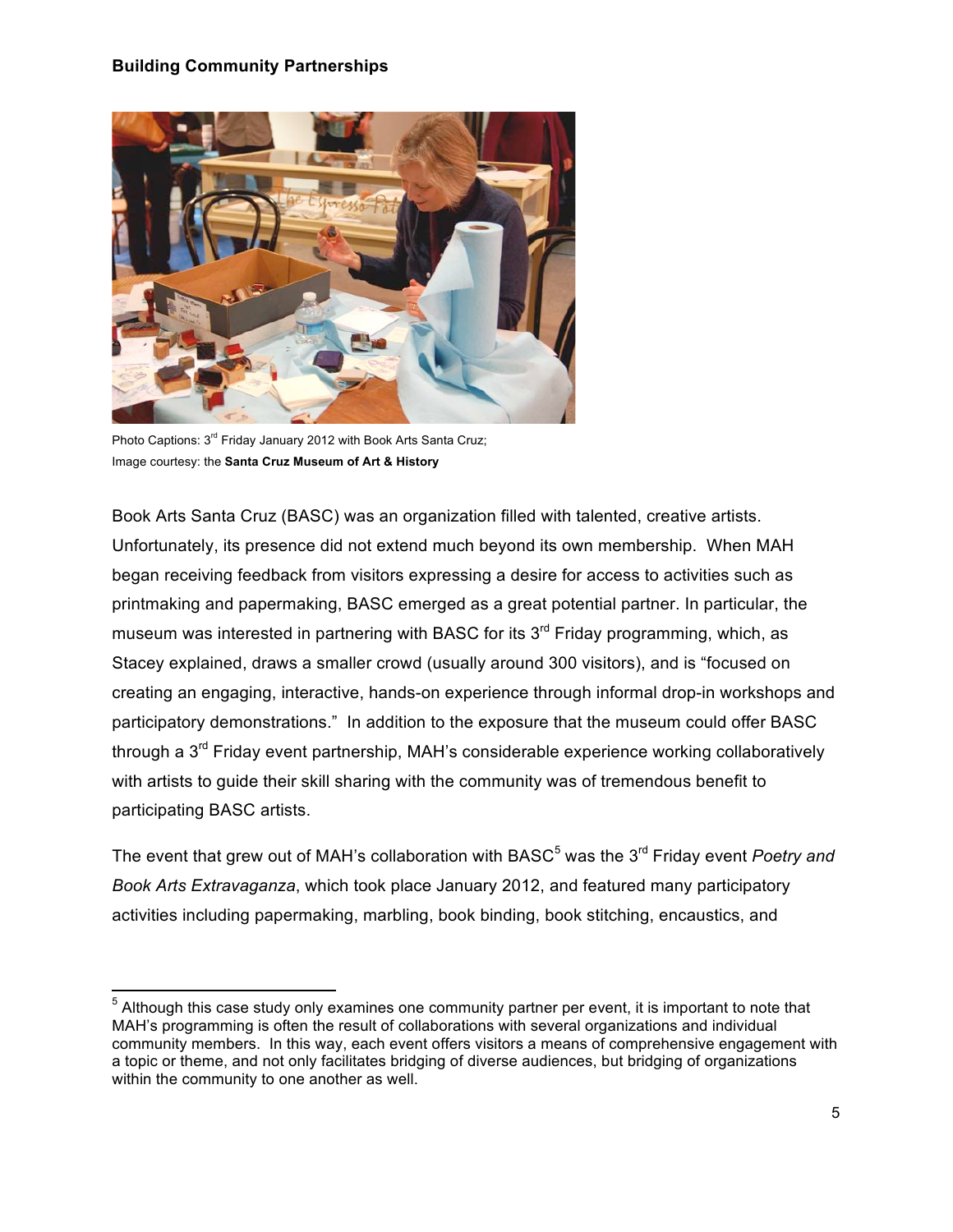printmaking. MAH and BASC worked closely to design these activities to be accessible to all skill levels, and to foster intergenerational participation.

The event garnered substantial press coverage in local papers and on the radio, resulting in an even greater exposure of BASC and participating artists than originally imagined. MAH was able to offer visitors hands-on access to activities in which they were eager to engage, and the BASC artists were able to showcase their tremendous talent while building connections within the community through the sharing of their skills. The partnership was so successful in addressing all of MAH's touchstones for a meaningful collaboration – meeting community needs and assets, connecting people to history and art, offering opportunities for participation, and facilitating bonding and bridging – that the museum invited all the event participants to collaborate in a 2013 reprisal of a 3rd Friday *Poetry and Book Arts Extravaganza*. As a result of the connections that were forged through the event's first iteration, the brainstorming sessions for the second event felt more like a team endeavor than a meeting of disparate entities.

While it is true that the session workshop led by Stacey at the CAM conference could not, for obvious reasons, include the actual community collaboration component illustrated in the above examples, it did provide participants with a solid understanding of the museum's point of entry for such partnerships – recognizing community needs and assets, and having a desire to provide a means of bridging and bonding across those communities. By laying this groundwork, museums can better position themselves to forge a more relevant and impactful presence within their communities through partnership-driven programming.

\*